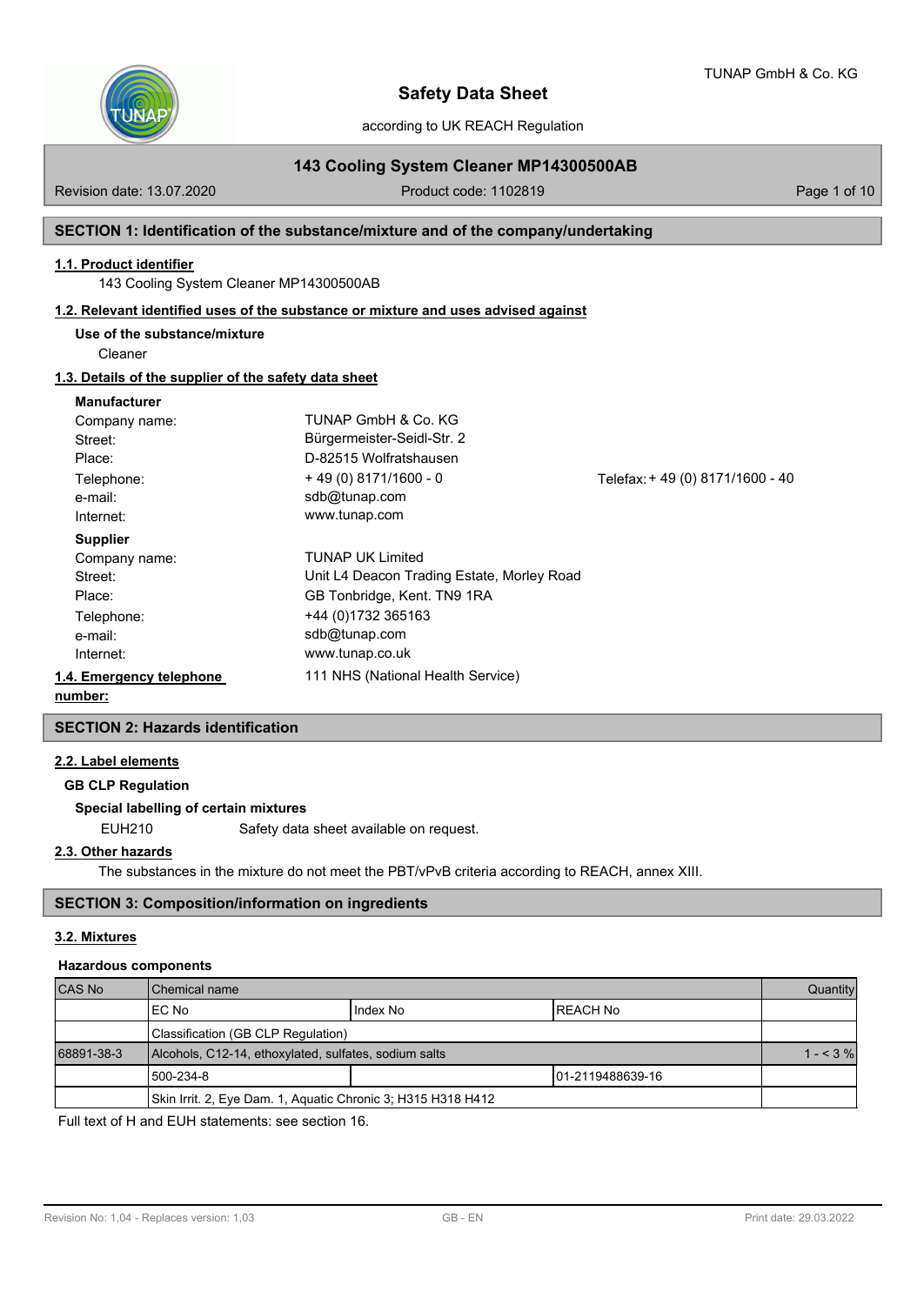

## **143 Cooling System Cleaner MP14300500AB**

Revision date: 13.07.2020 **Product code: 1102819** Page 2 of 10

## **Specific Conc. Limits, M-factors and ATE**

| <b>CAS No</b> | IEC No                           | <b>IChemical name</b>                                                                     | Quantity  |
|---------------|----------------------------------|-------------------------------------------------------------------------------------------|-----------|
|               |                                  | Specific Conc. Limits, M-factors and ATE                                                  |           |
| 68891-38-3    | $1500 - 234 - 8$                 | Alcohols, C12-14, ethoxylated, sulfates, sodium salts                                     | $1 - 3\%$ |
|               | Eye Irrit. 2; H319: $> = 5 - 10$ | $\mu$ dermal: LD50 = >= 2000 mg/kg; oral: LD50 = 4100 mg/kg Eye Dam. 1; H318: >= 10 - 100 |           |

#### **Labelling for contents according to Regulation (EC) No 648/2004**

5 % - < 15 % non-ionic surfactants, < 5 % amphoteric surfactants, < 5 % anionic surfactants.

## **SECTION 4: First aid measures**

#### **4.1. Description of first aid measures**

#### **General information**

First aider: Pay attention to self-protection! Remove persons to safety. Never give anything by mouth to an unconscious person or a person with cramps.

#### **After inhalation**

Remove person to fresh air and keep comfortable for breathing. In all cases of doubt, or when symptoms persist, seek medical advice.

#### **After contact with skin**

Wash with plenty of water and soap. Take off immediately all contaminated clothing and wash it before reuse. In all cases of doubt, or when symptoms persist, seek medical advice.

#### **After contact with eyes**

Rinse cautiously with water for several minutes. Remove contact lenses, if present and easy to do. Continue rinsing. In case of troubles or persistent symptoms, consult an ophthalmologist.

#### **After ingestion**

Do NOT induce vomiting. Observe risk of aspiration if vomiting occurs. Call a physician in any case!

## **4.2. Most important symptoms and effects, both acute and delayed**

Headache, nausea, dizziness, fatigue, skin irritation

## **4.3. Indication of any immediate medical attention and special treatment needed**

Treat symptomatically. Call a POISON CENTER. Symptoms can occur only after several hours.

## **SECTION 5: Firefighting measures**

## **5.1. Extinguishing media**

#### **Suitable extinguishing media**

Water fog. Foam. Carbon dioxide (CO2). Extinguishing powder.

## **Unsuitable extinguishing media**

High power water jet.

#### **5.2. Special hazards arising from the substance or mixture**

Incomplete combustion and thermolysis gases of different toxicity can occur. In the case of hydrocarbonaceous products such as CO, CO2, aldehydes and soot. These can be very dangerous if they are inhaled in high concentrations or in enclosed spaces.

# **5.3. Advice for firefighters**

In case of fire and/or explosion do not breathe fumes. Move undamaged containers from immediate hazard area if it can be done safely. In case of fire: Wear self-contained breathing apparatus.

## **SECTION 6: Accidental release measures**

#### **6.1. Personal precautions, protective equipment and emergency procedures**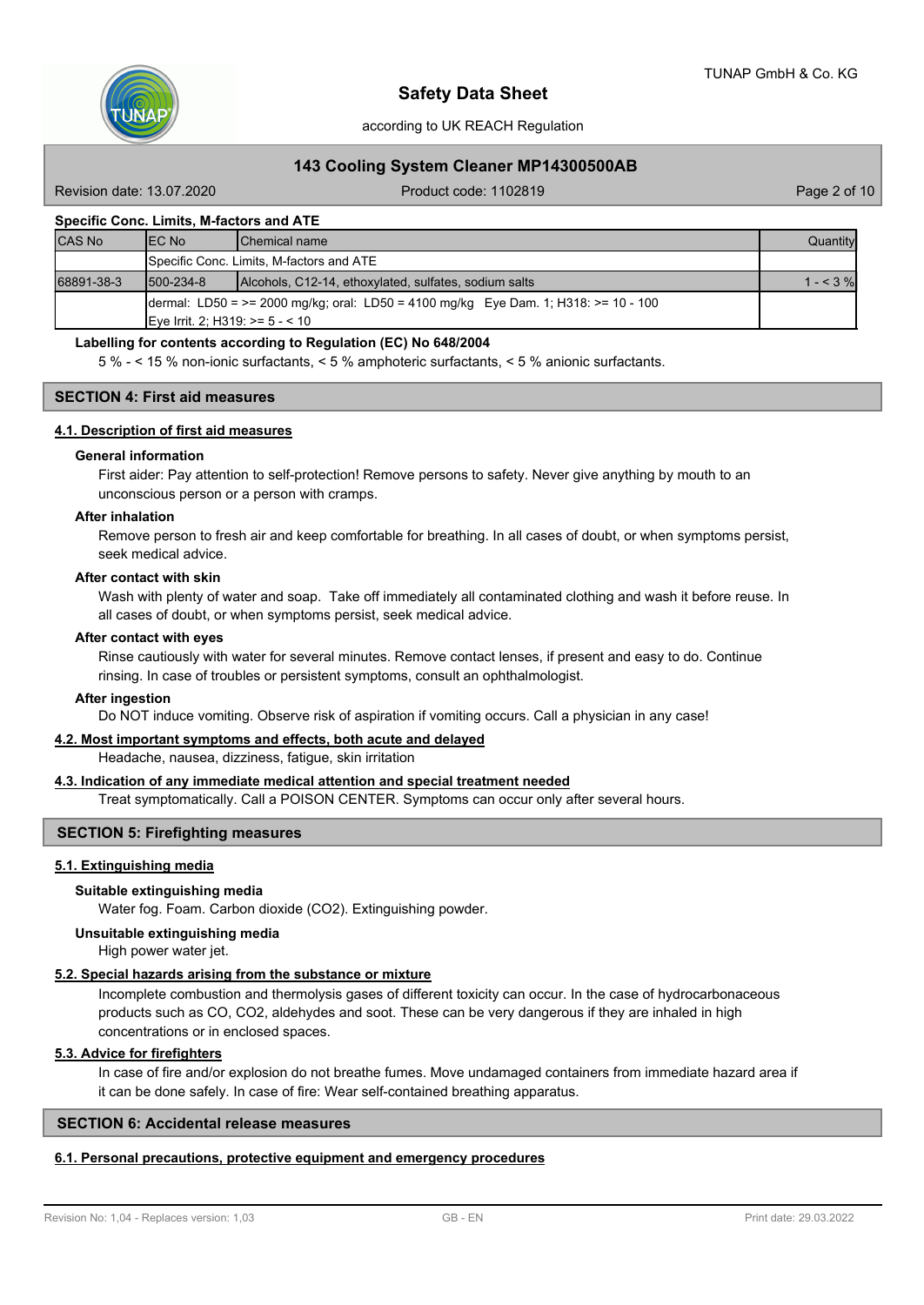

## **143 Cooling System Cleaner MP14300500AB**

Revision date: 13.07.2020 **Product code: 1102819** Page 3 of 10

## **General advice**

Wear breathing apparatus if exposed to vapours/dusts/aerosols. Remove all sources of ignition. Keep away from heat, hot surfaces, sparks, open flames and other ignition sources. No smoking. Wear personal protection equipment.

#### **6.2. Environmental precautions**

Do not allow to enter into surface water or drains. Prevent spread over a wide area (e.g. by containment or oil barriers). Ensure all waste water is collected and treated via a waste water treatment plant.

## **6.3. Methods and material for containment and cleaning up**

#### **Other information**

Absorb with liquid-binding material (sand, diatomaceous earth, acid- or universal binding agents). Clean contaminated articles and floor according to the environmental legislation.

#### **6.4. Reference to other sections**

Safe handling: see section 7 Personal protection equipment: see section 8 Disposal: see section 13

## **SECTION 7: Handling and storage**

## **7.1. Precautions for safe handling**

#### **Advice on safe handling**

Observe instructions for use.

Dust must be exhausted directly at the point of origin. Vapours/aerosols must be exhausted directly at the point of origin. If local exhaust ventilation is not possible or not sufficient, the entire working area should be ventilated by technical means.

When using do not eat, drink, smoke, sniff.

Wear personal protection equipment (refer to section 8).

## **Advice on protection against fire and explosion**

No special fire protection measures are necessary.

## **Advice on general occupational hygiene**

Avoid exposure. Wear suitable protective clothing. Draw up and observe skin protection programme.

# **Further information on handling**

Avoid contact with skin and eyes.

#### **7.2. Conditions for safe storage, including any incompatibilities**

#### **Requirements for storage rooms and vessels**

Keep container tightly closed. Observe legal regulations and provisions.

#### **Hints on joint storage**

Do not store together with: Oxidizing agents. Pyrophoric or self-heating substances. Food and feedingstuffs.

## **Further information on storage conditions**

Protect from frost. Store in a cool dry place. Observe legal regulations and provisions.

## **7.3. Specific end use(s)**

No information available.

#### **SECTION 8: Exposure controls/personal protection**

## **8.1. Control parameters**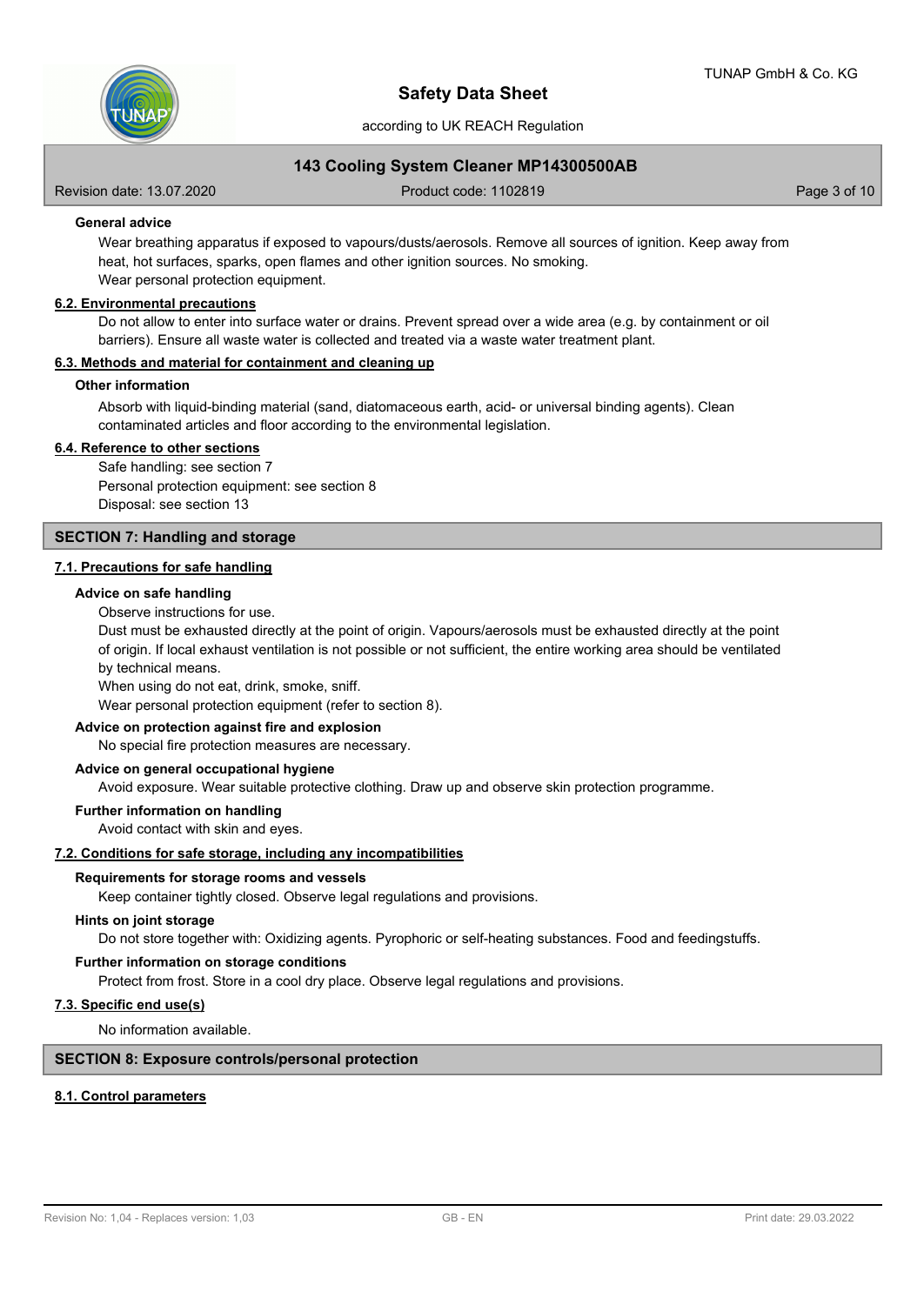

# **143 Cooling System Cleaner MP14300500AB**

Revision date: 13.07.2020 **Product code: 1102819** Page 4 of 10

## **DNEL/DMEL values**

| CAS No                   | Substance                                             |                |          |                       |
|--------------------------|-------------------------------------------------------|----------------|----------|-----------------------|
| DNEL type                |                                                       | Exposure route | Effect   | <b>Value</b>          |
| 68891-38-3               | Alcohols, C12-14, ethoxylated, sulfates, sodium salts |                |          |                       |
| Worker DNEL, long-term   |                                                       | linhalation    | systemic | 175 mg/m <sup>3</sup> |
| Worker DNEL, long-term   |                                                       | Idermal        | systemic | 2750 mg/kg<br>bw/day  |
| Consumer DNEL, long-term |                                                       | linhalation    | systemic | 52 mg/m <sup>3</sup>  |
| Consumer DNEL, long-term |                                                       | Idermal        | systemic | 1650 mg/kg<br>bw/day  |
| Consumer DNEL, long-term |                                                       | loral          | systemic | 15 mg/kg bw/day       |

## **PNEC values**

| CAS No                                           | Substance                                             |             |  |  |
|--------------------------------------------------|-------------------------------------------------------|-------------|--|--|
|                                                  | Environmental compartment<br>Value                    |             |  |  |
| 68891-38-3                                       | Alcohols, C12-14, ethoxylated, sulfates, sodium salts |             |  |  |
| Freshwater                                       |                                                       | $0,24$ mg/l |  |  |
| 0,071 mg/l<br>Freshwater (intermittent releases) |                                                       |             |  |  |
| Marine water                                     | $0,024$ mg/l                                          |             |  |  |
| Freshwater sediment                              | 0,917 mg/kg                                           |             |  |  |
| Marine sediment                                  |                                                       | 0,092 mg/kg |  |  |
| Micro-organisms in sewage treatment plants (STP) |                                                       | 10000 mg/l  |  |  |
| Soil                                             |                                                       | 7,5 mg/kg   |  |  |

#### **Additional advice on limit values**

a no restriction b End of exposure or end of shift c at long-term exposure:

d before next shift

 blood (B) Urine (U)

## **8.2. Exposure controls**

## **Appropriate engineering controls**

If handled uncovered, arrangements with local exhaust ventilation have to be used.

**Individual protection measures, such as personal protective equipment**

## **Eye/face protection**

Suitable eye protection: Tightly sealed safety glasses. EN 166

# **Hand protection**

Protect skin by using skin protective cream. When handling with chemical substances, protective gloves must be worn with the CE-label including the four control digits. The quality of the protective gloves resistant to chemicals must be chosen as a function of the specific working place concentration and quantity of hazardous substances. Suitable material: NBR (Nitrile rubber) Breakthrough time: 480min

Thickness of the glove material 0,45 mm

## EN ISO 374

## **Skin protection**

Wear suitable protective clothing. Take off immediately all contaminated clothing and wash it before reuse.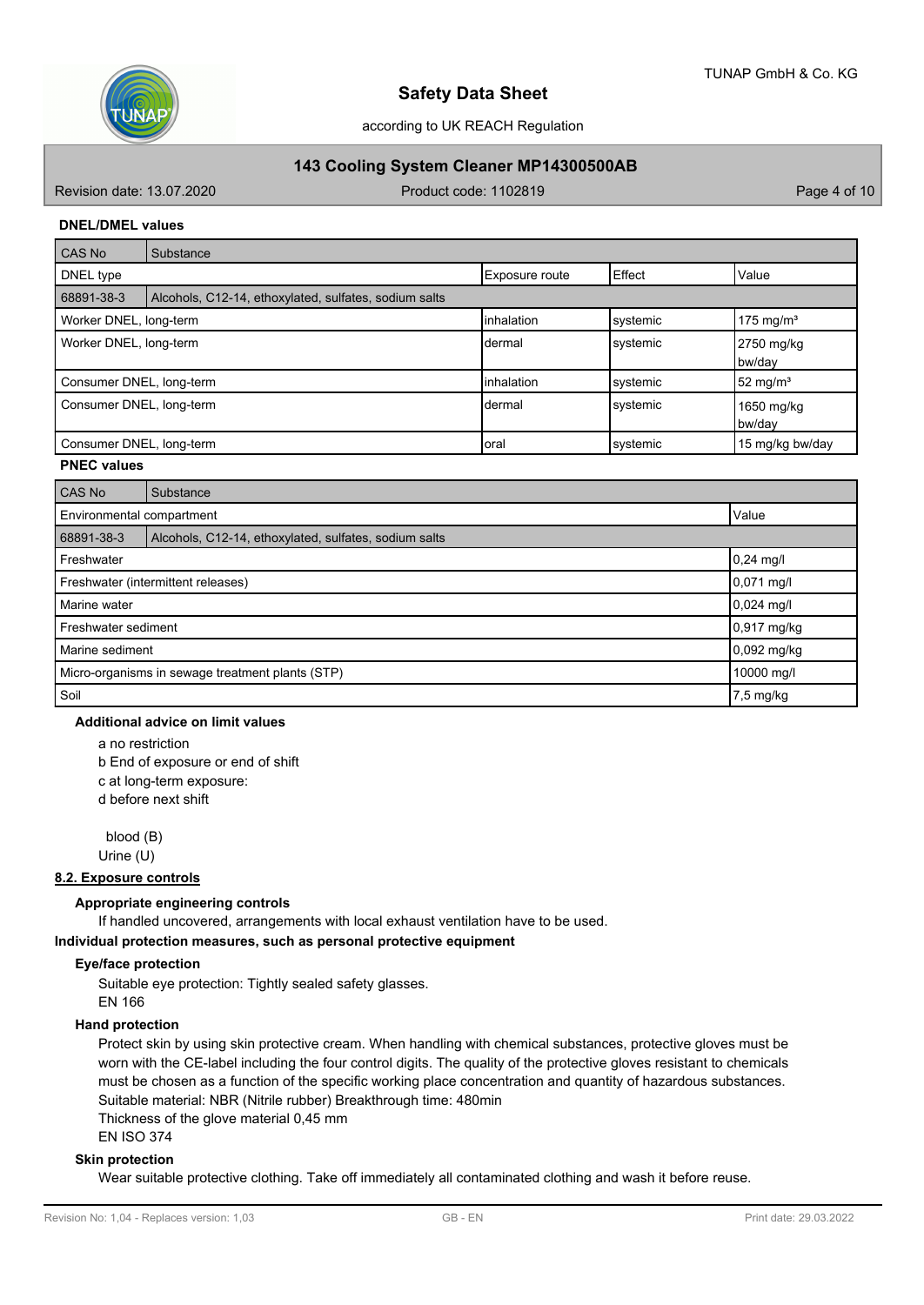**Test method**



# **Safety Data Sheet**

## according to UK REACH Regulation

## **143 Cooling System Cleaner MP14300500AB**

Revision date: 13.07.2020 **Product code: 1102819** Page 5 of 10

**Respiratory protection**

Wear breathing apparatus if exposed to vapours/dusts/aerosols. When exceeding the relevant workplace exposure limits, note the following: Suitable respiratory protective equipment: Combination filter device (DIN EN 141).. Filtering device with filter or ventilator filtering device of type: P2 Observe the wear time limits as specified by the manufacturer. Observe legal regulations and provisions.

## **Environmental exposure controls**

Observe legal regulations and provisions.

# **SECTION 9: Physical and chemical properties**

## **9.1. Information on basic physical and chemical properties**

| Physical state: | Liauid                     |
|-----------------|----------------------------|
| Colour:         | colorless yellowish, clear |
| Odour:          | characteristic             |

| Changes in the physical state                  |                                    |                        |
|------------------------------------------------|------------------------------------|------------------------|
| Melting point/freezing point:                  | not determined                     |                        |
| Boiling point or initial boiling point and     | 100 °C                             |                        |
| boiling range:                                 |                                    |                        |
| Sublimation point:                             | No information available.          |                        |
| Softening point:                               | No information available.          |                        |
| Pour point:                                    | No information available.          |                        |
| Flash point:                                   |                                    | 100 °C ISO 3679        |
| Flammability                                   |                                    |                        |
| Solid/liquid:                                  | not applicable                     |                        |
| Gas:                                           | not applicable                     |                        |
| Lower explosion limits:                        | 3,6 vol. %                         |                        |
| Upper explosion limits:                        | 7,2 vol. %                         |                        |
| Auto-ignition temperature:                     | not applicable                     |                        |
| Self-ignition temperature                      |                                    |                        |
| Solid:                                         | not applicable                     |                        |
| Gas:                                           | not applicable                     |                        |
| Decomposition temperature:                     | not determined                     |                        |
| pH-Value (at 20 °C):                           |                                    | 10,09 DIN 19268        |
| Viscosity / dynamic:                           |                                    | DIN 53019-1            |
| Viscosity / kinematic:<br>(at 40 $^{\circ}$ C) |                                    | <b>DIN EN ISO 3104</b> |
| Flow time:<br>(at 20 $°C$ )                    |                                    | <b>DIN EN ISO 2431</b> |
| Water solubility:                              | easily soluble                     |                        |
| Solubility in other solvents<br>not determined |                                    |                        |
| Partition coefficient n-octanol/water:         | not determined                     |                        |
| Vapour pressure:                               | not determined                     |                        |
| Density (at 20 °C):                            | 1,0361 g/cm <sup>3</sup> DIN 51757 |                        |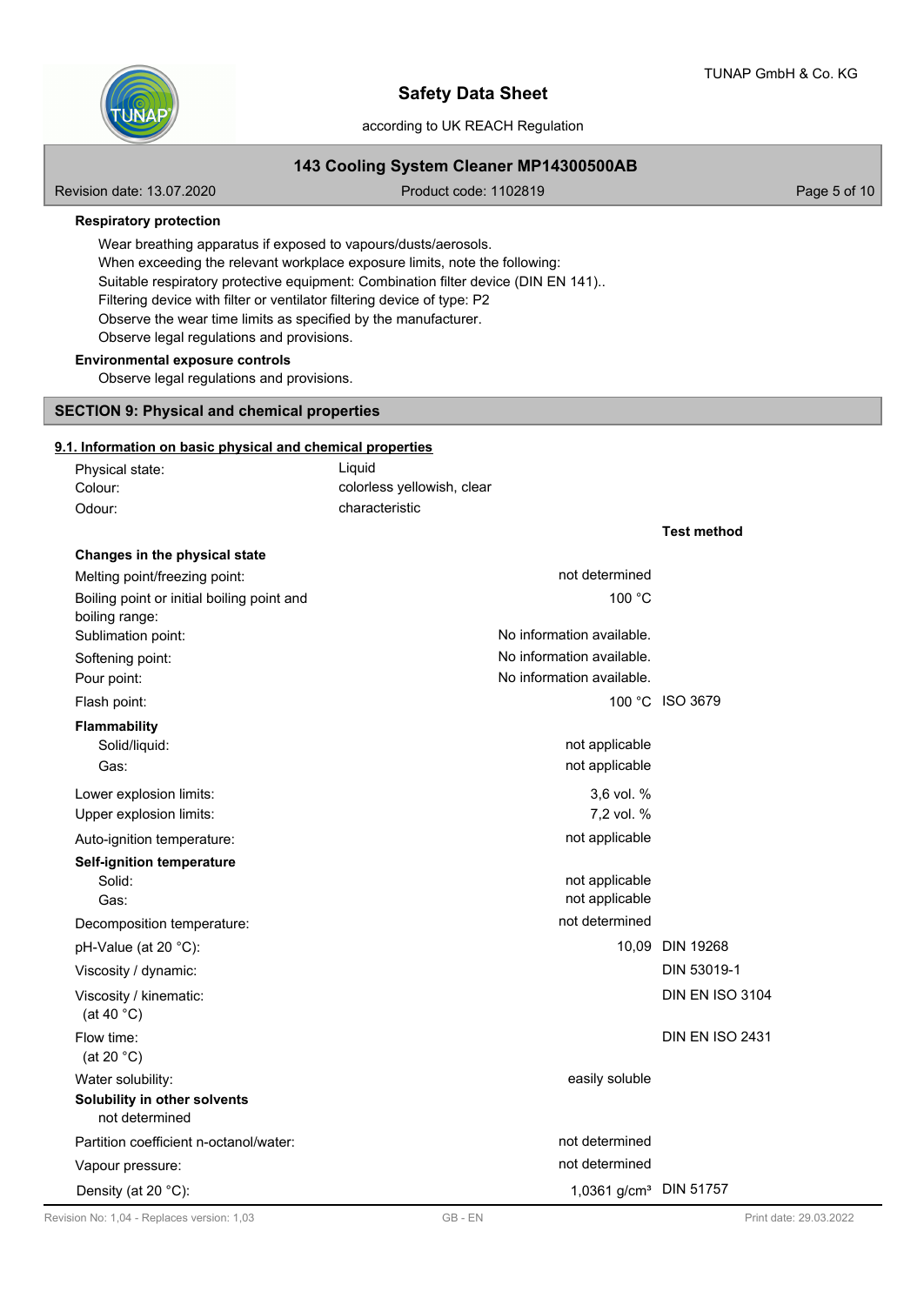

| 143 Cooling System Cleaner MP14300500AB                                                                                |                           |              |  |  |  |  |
|------------------------------------------------------------------------------------------------------------------------|---------------------------|--------------|--|--|--|--|
| Revision date: 13.07.2020                                                                                              | Product code: 1102819     | Page 6 of 10 |  |  |  |  |
| Relative vapour density:<br>9.2. Other information                                                                     | not determined            |              |  |  |  |  |
| Information with regard to physical hazard classes<br>Sustaining combustion:<br>Oxidizing properties<br>Not oxidising. | Not sustaining combustion |              |  |  |  |  |
| Other safety characteristics                                                                                           |                           |              |  |  |  |  |
| Solid content:                                                                                                         | not determined            |              |  |  |  |  |
| Evaporation rate:<br><b>Further Information</b>                                                                        | not determined            |              |  |  |  |  |

## **SECTION 10: Stability and reactivity**

#### **10.1. Reactivity**

No information available.

## **10.2. Chemical stability**

The product is stable under normal conditions.

## **10.3. Possibility of hazardous reactions**

Do not mix with acids.

#### **10.4. Conditions to avoid**

Protect from frost.

## **10.5. Incompatible materials**

Oxidizing agents. Pyrophoric or self-heating substances.

## **10.6. Hazardous decomposition products**

Incomplete combustion and thermolysis gases of different toxicity can occur. In the case of hydrocarbonaceous products such as CO, CO2, aldehydes and soot. These can be very dangerous if they are inhaled in high concentrations or in enclosed spaces.

## **Further information**

Do not mix with other chemicals.

## **SECTION 11: Toxicological information**

# **11.1. Information on hazard classes as defined in GB CLP Regulation**

#### **Toxicocinetics, metabolism and distribution**

There are no data available on the mixture itself.

## **Acute toxicity**

Based on available data, the classification criteria are not met.

| <b>CAS No</b> | l Chemical name                                       |               |           |                |                     |                            |  |
|---------------|-------------------------------------------------------|---------------|-----------|----------------|---------------------|----------------------------|--|
|               | I Exposure route                                      | IDose         |           | <b>Species</b> | <b>Source</b>       | <b>IMethod</b>             |  |
| 68891-38-3    | Alcohols, C12-14, ethoxylated, sulfates, sodium salts |               |           |                |                     |                            |  |
|               | loral                                                 | LD50<br>mg/kg | 4100      | Rat            | Study report (1986) | <b>IOECD Guideline 401</b> |  |
|               | dermal                                                | LD50<br>mg/kg | $>= 2000$ | 'Rat           | Study report (2012) | <b>IOECD Guideline 402</b> |  |

## **Irritation and corrosivity**

Based on available data, the classification criteria are not met.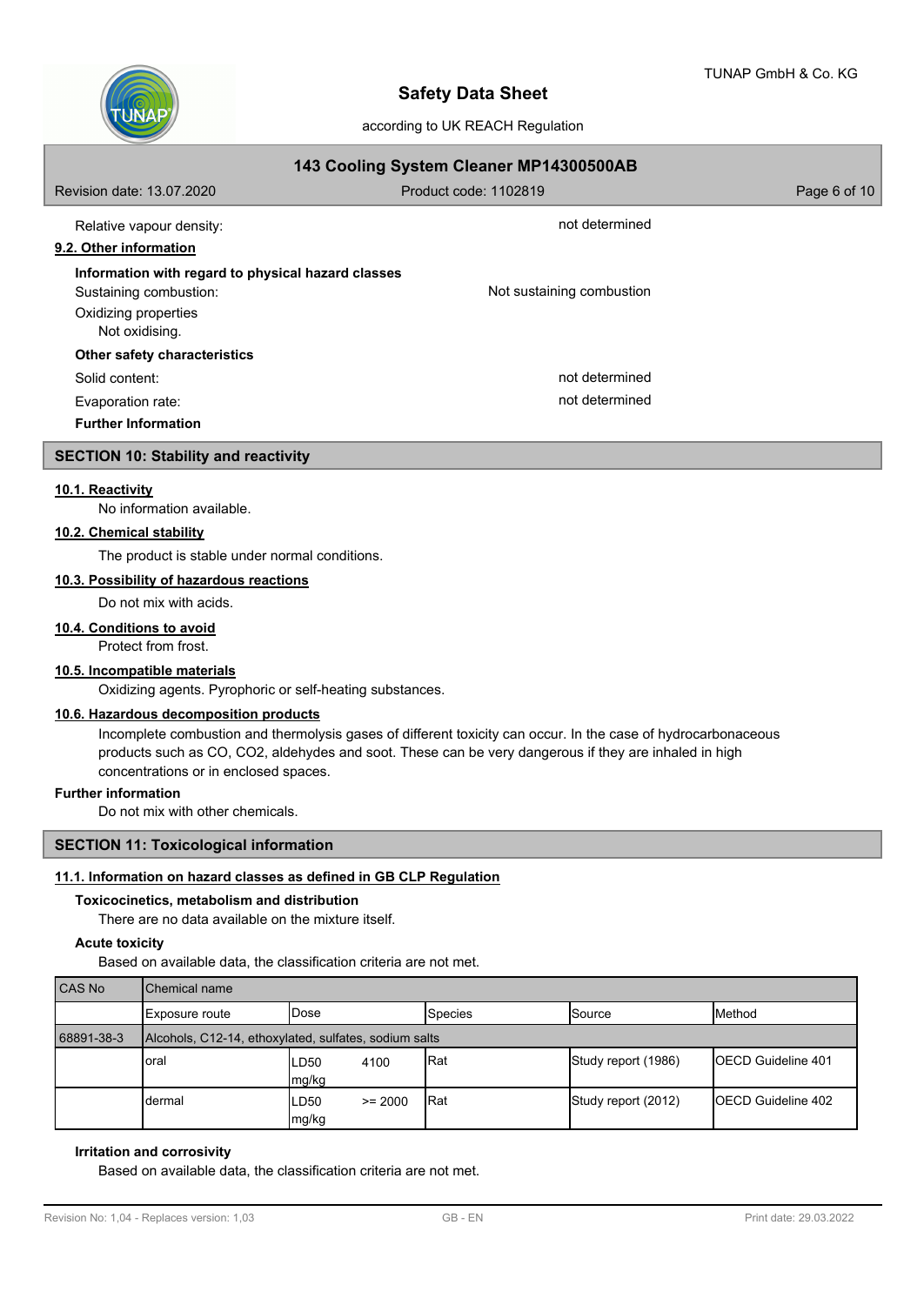

according to UK REACH Regulation

## **143 Cooling System Cleaner MP14300500AB**

Revision date: 13.07.2020 **Product code: 1102819** Page 7 of 10

## **Sensitising effects**

Based on available data, the classification criteria are not met.

#### **Carcinogenic/mutagenic/toxic effects for reproduction**

Based on available data, the classification criteria are not met.

No indications of human carcinogenicity exist.

No indications of human germ cell mutagenicity exist.

No indications of human reproductive toxicity exist.

#### **STOT-single exposure**

Based on available data, the classification criteria are not met.

## **STOT-repeated exposure**

Based on available data, the classification criteria are not met.

## **Aspiration hazard**

Based on available data, the classification criteria are not met.

#### **Specific effects in experiment on an animal**

No information available.

#### **Additional information on tests**

The mixture is classified as not hazardous according to regulation (EC) No 1272/2008 [CLP].

## **SECTION 12: Ecological information**

#### **12.1. Toxicity**

The product is not: Ecotoxic.

| CAS No     | Chemical name                                         |                     |                   |  |                                 |                                 |                                      |  |
|------------|-------------------------------------------------------|---------------------|-------------------|--|---------------------------------|---------------------------------|--------------------------------------|--|
|            | Aquatic toxicity                                      | Dose                |                   |  | [h]   [d] Species               | Source                          | lMethod                              |  |
| 68891-38-3 | Alcohols, C12-14, ethoxylated, sulfates, sodium salts |                     |                   |  |                                 |                                 |                                      |  |
|            | Acute fish toxicity                                   | LC50                | $7,1$ mg/l        |  | 96 hlDanio rerio                | Study report<br>(1995)          | other: EG<br>Guideline 92/69<br> C.1 |  |
|            | Acute algae toxicity                                  | ErC <sub>50</sub>   | $27 \text{ mg/l}$ |  | 72 h Desmodesmus<br>subspicatus | Study report<br>(1993)          | <b>OECD Guideline</b><br>201         |  |
|            | Acute crustacea toxicity                              | EC50                | $7,2$ mg/l        |  | 48 h Daphnia magna              | Study report<br>(1993)          | other: EG<br>Guideline<br>92/69/EWG  |  |
|            | Fish toxicity                                         | <b>NOEC</b>         | $0.2$ mg/l        |  | 28 d Oncorhynchus mykiss        | Study report<br>(1995)          | <b>OECD Guideline</b><br>204         |  |
|            | Crustacea toxicity                                    | <b>NOEC</b><br>mg/l | 0,27              |  | 21 d Daphnia magna              | Hafner Publishing<br>Co. (1977) | <b>OECD Guideline</b><br>211         |  |

## **12.2. Persistence and degradability**

The product has not been tested.

## **12.3. Bioaccumulative potential**

The product has not been tested.

#### **Partition coefficient n-octanol/water**

| <b>ICAS No</b>  | <b>I</b> Chemical<br>name                                                         | ∟oa<br>Pow |
|-----------------|-----------------------------------------------------------------------------------|------------|
| 1-38-3<br>68891 | <b>Alcohols</b><br>$^{\circ}$ .12-14.<br>sodium salts<br>sulfates.<br>ethoxvlated | υ, υ       |

#### **12.4. Mobility in soil**

The product has not been tested.

## **12.5. Results of PBT and vPvB assessment**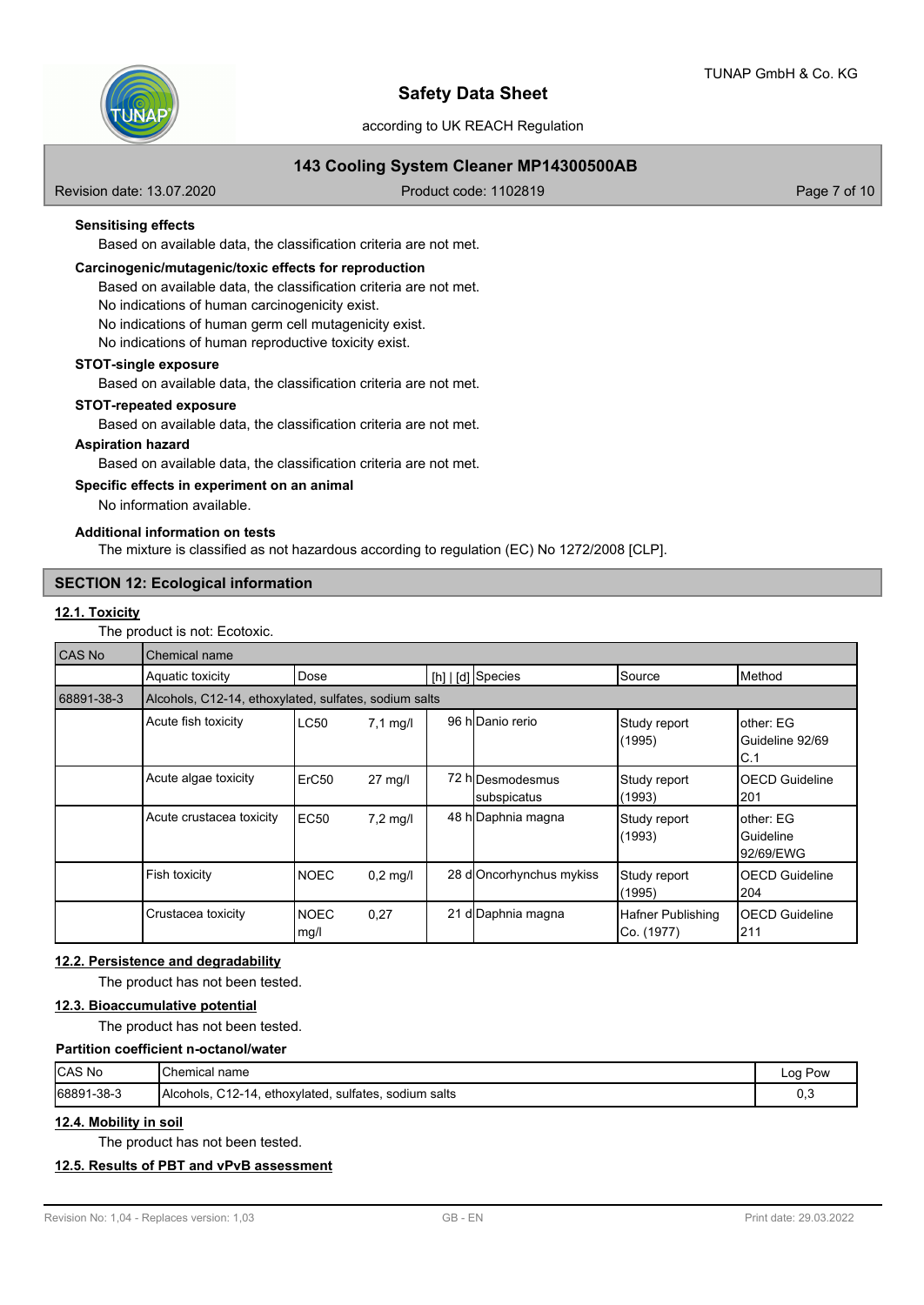

according to UK REACH Regulation

## **143 Cooling System Cleaner MP14300500AB**

Revision date: 13.07.2020 **Product code: 1102819** Page 8 of 10

The substances in the mixture do not meet the PBT/vPvB criteria according to UK REACH.

## The product has not been tested. **12.6. Endocrine disrupting properties**

This product does not contain a substance that has endocrine disrupting properties with respect to non-target organisms as no components meets the criteria.

## **12.7. Other adverse effects**

No information available.

## **Further information**

Do not allow to enter into surface water or drains. Do not allow to enter into soil/subsoil.

## **SECTION 13: Disposal considerations**

#### **13.1. Waste treatment methods**

#### **Disposal recommendations**

Do not allow to enter into surface water or drains. Dispose of waste according to applicable legislation.

#### **List of Wastes Code - residues/unused products**

070701 WASTES FROM ORGANIC CHEMICAL PROCESSES; wastes from the MFSU of fine chemicals and chemical products not otherwise specified; aqueous washing liquids and mother liquors; hazardous waste

#### **List of Wastes Code - used product**

WASTES FROM ORGANIC CHEMICAL PROCESSES; wastes from the MFSU of fine chemicals and chemical products not otherwise specified; aqueous washing liquids and mother liquors; hazardous waste 070701

#### **List of Wastes Code - contaminated packaging**

WASTE PACKAGING; ABSORBENTS, WIPING CLOTHS, FILTER MATERIALS AND PROTECTIVE CLOTHING NOT OTHERWISE SPECIFIED; packaging (including separately collected municipal packaging waste); packaging containing residues of or contaminated by hazardous substances; hazardous waste 150110

## **Contaminated packaging**

Water (with cleaning agent). Completely emptied packages can be recycled.

#### **SECTION 14: Transport information**

## **Land transport (ADR/RID)**

**14.1. UN number or ID number:** No dangerous good in sense of this transport regulation. **14.2. UN proper shipping name:** No dangerous good in sense of this transport regulation. **14.3. Transport hazard class(es):** No dangerous good in sense of this transport regulation. **14.4. Packing group:** No dangerous good in sense of this transport regulation. **Inland waterways transport (ADN) 14.1. UN number or ID number:** No dangerous good in sense of this transport regulation. **14.2. UN proper shipping name:** No dangerous good in sense of this transport regulation. **14.3. Transport hazard class(es):** No dangerous good in sense of this transport regulation. **14.4. Packing group:** No dangerous good in sense of this transport regulation. **Marine transport (IMDG) 14.1. UN number or ID number:** No dangerous good in sense of this transport regulation. **14.2. UN proper shipping name:** No dangerous good in sense of this transport regulation.

**14.3. Transport hazard class(es):** No dangerous good in sense of this transport regulation. **14.4. Packing group:** No dangerous good in sense of this transport regulation.

Marine pollutant: no

**Air transport (ICAO-TI/IATA-DGR)**

**14.1. UN number or ID number:** No dangerous good in sense of this transport regulation.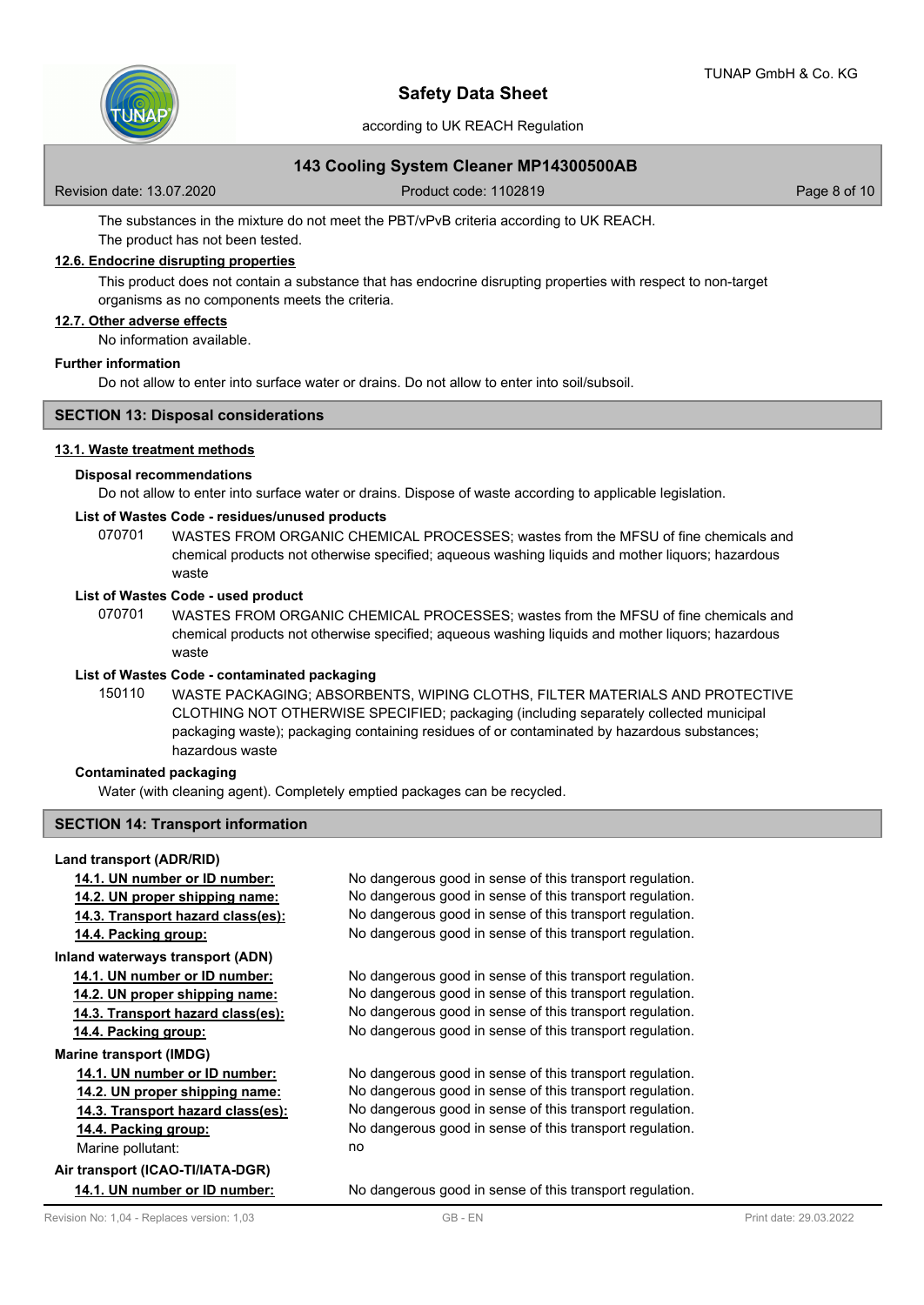

| 143 Cooling System Cleaner MP14300500AB                                                        |                                                                                                                                                                                  |              |  |  |  |
|------------------------------------------------------------------------------------------------|----------------------------------------------------------------------------------------------------------------------------------------------------------------------------------|--------------|--|--|--|
| Revision date: 13.07.2020                                                                      | Product code: 1102819                                                                                                                                                            | Page 9 of 10 |  |  |  |
| 14.2. UN proper shipping name:<br>14.3. Transport hazard class(es):<br>14.4. Packing group:    | No dangerous good in sense of this transport regulation.<br>No dangerous good in sense of this transport regulation.<br>No dangerous good in sense of this transport regulation. |              |  |  |  |
| 14.5. Environmental hazards                                                                    |                                                                                                                                                                                  |              |  |  |  |
| <b>ENVIRONMENTALLY HAZARDOUS:</b>                                                              | No                                                                                                                                                                               |              |  |  |  |
| 14.6. Special precautions for user                                                             |                                                                                                                                                                                  |              |  |  |  |
| No dangerous good in sense of this transport regulation.                                       |                                                                                                                                                                                  |              |  |  |  |
| 14.7. Maritime transport in bulk according to IMO instruments                                  |                                                                                                                                                                                  |              |  |  |  |
| No dangerous good in sense of this transport regulation.                                       |                                                                                                                                                                                  |              |  |  |  |
| <b>SECTION 15: Regulatory information</b>                                                      |                                                                                                                                                                                  |              |  |  |  |
|                                                                                                | 15.1. Safety, health and environmental regulations/legislation specific for the substance or mixture                                                                             |              |  |  |  |
| EU regulatory information                                                                      |                                                                                                                                                                                  |              |  |  |  |
| Restrictions on use (REACH, annex XVII):<br>Entry 75                                           |                                                                                                                                                                                  |              |  |  |  |
| 2010/75/EU (VOC):                                                                              | No information available.                                                                                                                                                        |              |  |  |  |
| 2004/42/EC (VOC):                                                                              | No information available.                                                                                                                                                        |              |  |  |  |
| <b>Additional information</b>                                                                  |                                                                                                                                                                                  |              |  |  |  |
| Safety Data Sheet according to Regulation (EC) No. 1907/2006 (REACH)                           |                                                                                                                                                                                  |              |  |  |  |
| National regulatory information                                                                |                                                                                                                                                                                  |              |  |  |  |
| Water hazard class (D):                                                                        | 2 - obviously hazardous to water                                                                                                                                                 |              |  |  |  |
| <b>SECTION 16: Other information</b>                                                           |                                                                                                                                                                                  |              |  |  |  |
| <b>Changes</b><br>This data sheet contains changes from the previous version in section(s): 9. |                                                                                                                                                                                  |              |  |  |  |

## **Abbreviations and acronyms**

ADR: Accord européen sur le transport des marchandises dangereuses par Route (European Agreement concerning the International Carriage of Dangerous Goods by Road) RID: Règlement international concernant le transport des marchandises dangereuses par chemin de fer (Regulations Concerning the International Transport of Dangerous Goods by Rail) IATA: International Air Transport Association IMDG: International Maritime Code for Dangerous Goods GHS: Globally Harmonized System of Classification and Labelling of Chemicals EINECS: European Inventory of Existing Commercial Chemical Substances ELINCS: European List of Notified Chemical Substances CAS: Chemical Abstracts Service (division of the American Chemical Society) DNEL/DMEL: Derived No Effect Level / Derived Minimal Effect Level WEL (UK): Workplace Exposure Limits TWA (EC): Time-Weighted Average ATE: Acute Toxicity Estimate STEL (EC) Short Term Exposure Limit LC50: Lethal Concentration EC50: half maximal Effective Concentration ErC50: means EC50 in terms of reduction of growth rate

#### **Relevant H and EUH statements (number and full text)**

H315 Causes skin irritation.

H318 Causes serious eye damage.